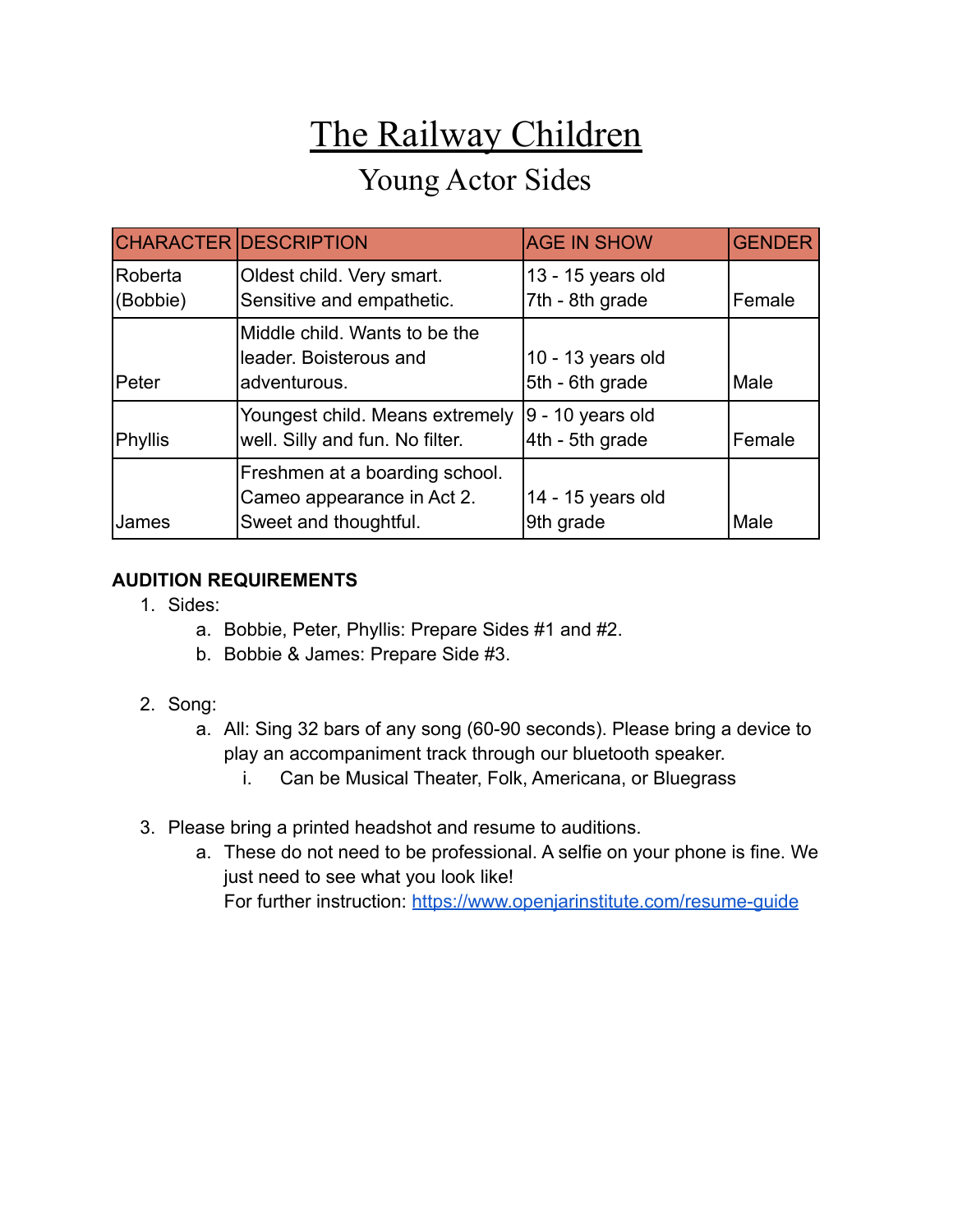# Bobbie, Peter, Phyllis Side #1

# STATION MASTER

So I've caught you, have I, you young thief.

# PETER

I'm not a thief! I'm a coal miner.

### STATION MASTER

Tell that to the police!

### PETER

It's true no matter who I tell it to!

# STATION MASTER

Hold your tongue, you young scallywag, and come along to the station.

# PHYLLIS

*From the shadows*

Oh no!

# BOBBIE

Not the police station!

*BOBBIE steps into plain view, holding PHYLLIS by the hand.*

STATION MASTER

Why, it's a regular gang.

# PETER

# *Surprised*

You were spying on me?

# STATION MASTER

Come along to the station, all of you.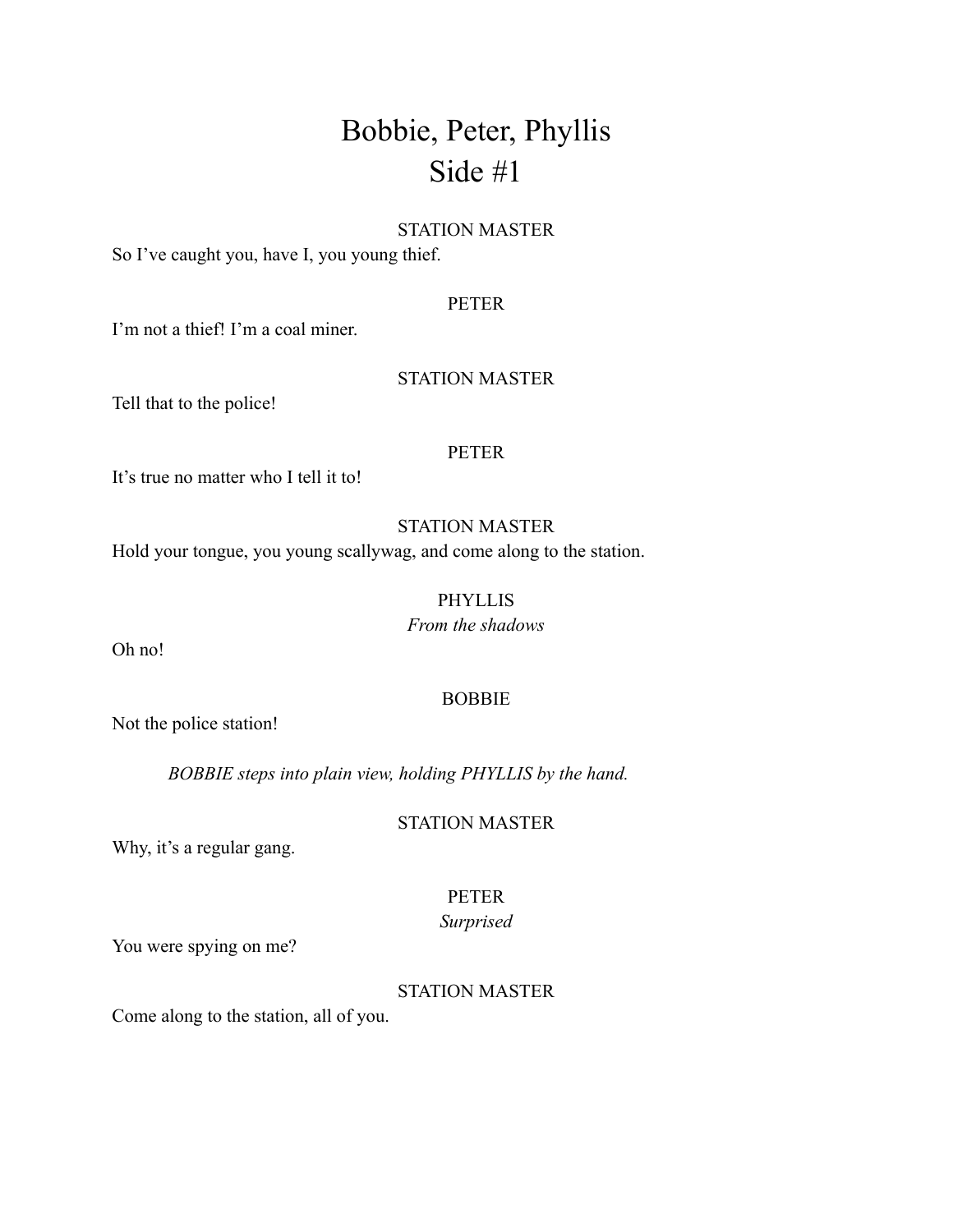### **BOBBIE**

Oh, don't! Can't you decide *now* what you'll do to us? It is our fault just as much as Peter's. We helped to unload the coal at home - and we knew where he got it too.

# PETER

No, you didn't.

### **PHYLLIS**

Yes we did. We knew all the time.

#### **BOBBIE**

We only pretended to humor you.

### STATION MASTER

You're the city kids from the cottage up on the hill. Haven't you been to church and learned your commandments, not to know it's wicked to steal?

### PETER

I didn't think it was stealing. I was almost sure it wasn't. I thought if I took it from the outside of the heap maybe it would be. But in the middle I thought it was really mining.

## STATION MASTER

Not quite. . . But did you do it for a lark or what?

### BOBBIE

It's been so cold with the rain and all.

#### PHYLLIS

Mother said we are too poor to have a fire.

# PETER

Phyl.

*Silence.*

# STATION MASTER

Well, I'll tell you what I'll do. I'll look past it this once. But you all remember, stealing is stealing, whether you call it mining or not.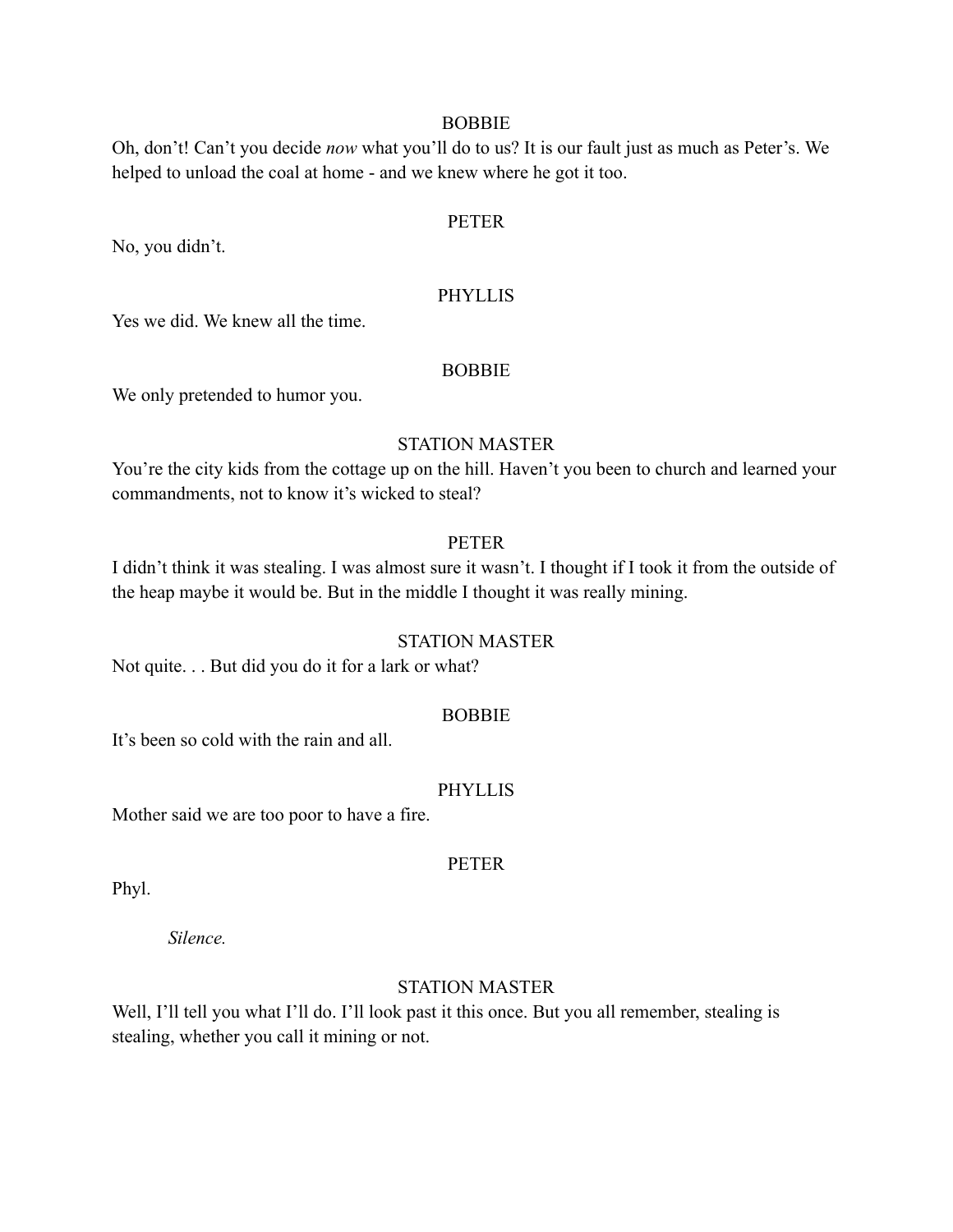## PETER

You mean you aren't going to do anything to us? You're swell!

*PETER slaps STATION MASTER on the back.*

### **BOBBIE**

You're a dear!

*BOBBIE takes his hand.*

## PHYLLIS

You're a darling!

*PHYLLIS gives the STATION MASTER a big hug.*

# STATION MASTER

# *Extricating himself*

There, there, that's alright. Now, run along home.

*The CHILDREN scamper home.*

# PETER

You're spies and traitors, that's what you are!

# BOBBIE

It's not our fault your secrets are so easy to find out! Come on, let's get home before Mother starts to worry.

### PETER

Let's race.

# PHYLLIS

*Super fast*

123 GO!

*PHYLLIS bolts ahead.*

# PETER

Hey, no fair!

BOBBIE

Last one home is a rotten egg!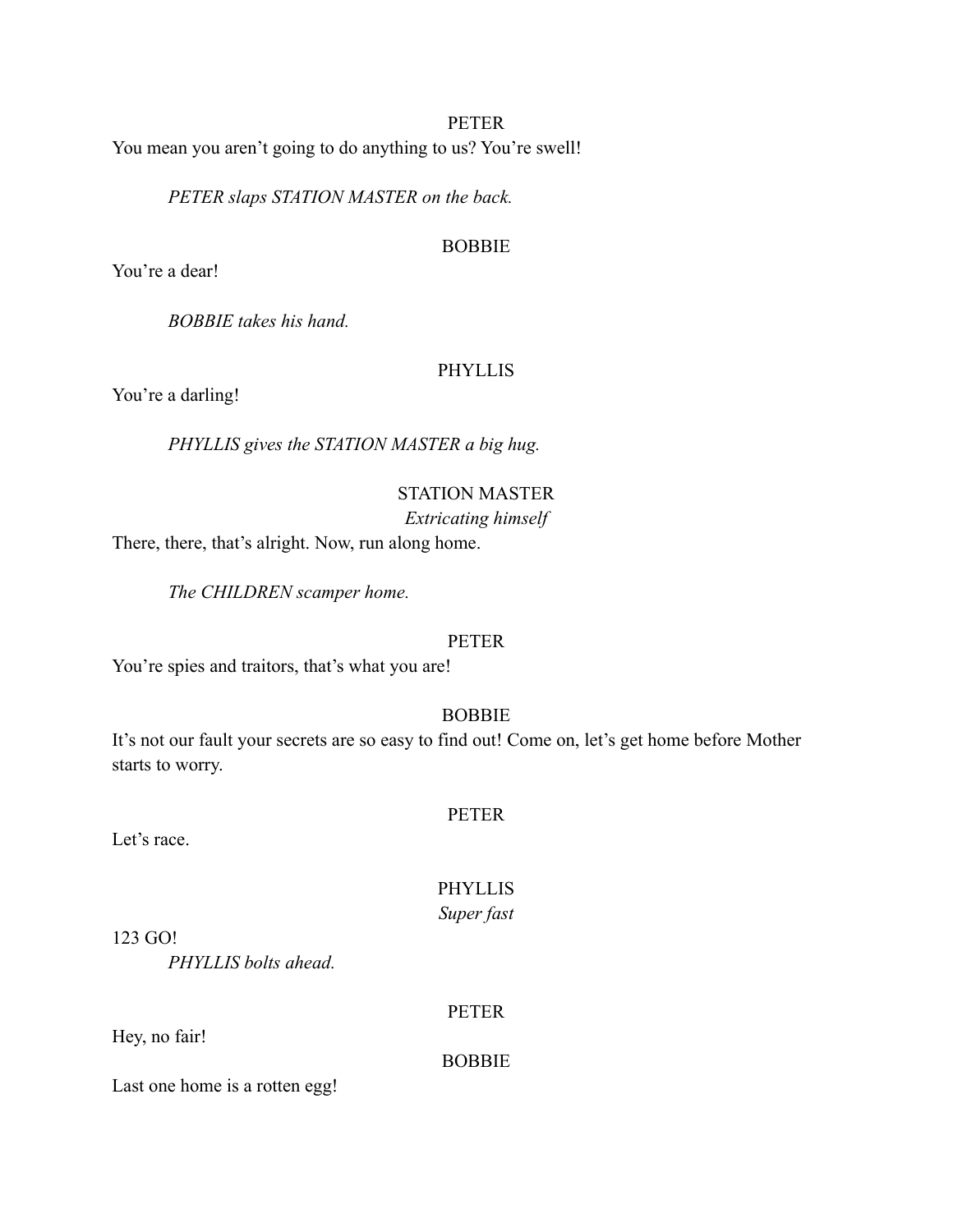# Bobbie, Peter, Phyllis Side #2

# PETER

I'll tell you how they set a leg in an army hospital. They strap the broken man down so that he can't resist their doctorish designs, and then they pull the leg till the bones SNAP together - with a tremendous CRUNCH! Let's play at bone-setting!

### PHYLLIS

Oh, no!

### BOBBIE

Oh yes, let's! I'll be the doctor, Phil can be the nurse, and Peter, you can be the patient.

### PETER

Really? Awesome!

### BOBBIE

*Playing Doctor*

Nurse, please prepare the couch of suffering.

### PHYLLIS

*Playing Nurse*

Right away, Dr. Bobbie.

### BOBBIE

Now then, what seems to be the matter.

### PETER

*Overacting the patient* Oh, Doctor, Doctor. I fought off a hundred foes, but the last one got me good in the leg.

#### **BOBBIE**

Let's have a look.

### PETER

Ohhh, my leg.

*BOBBIE roughly inspects PETER's leg.*

Ooo. Oh. Oww!

### BOBBIE

Yup, it's broken.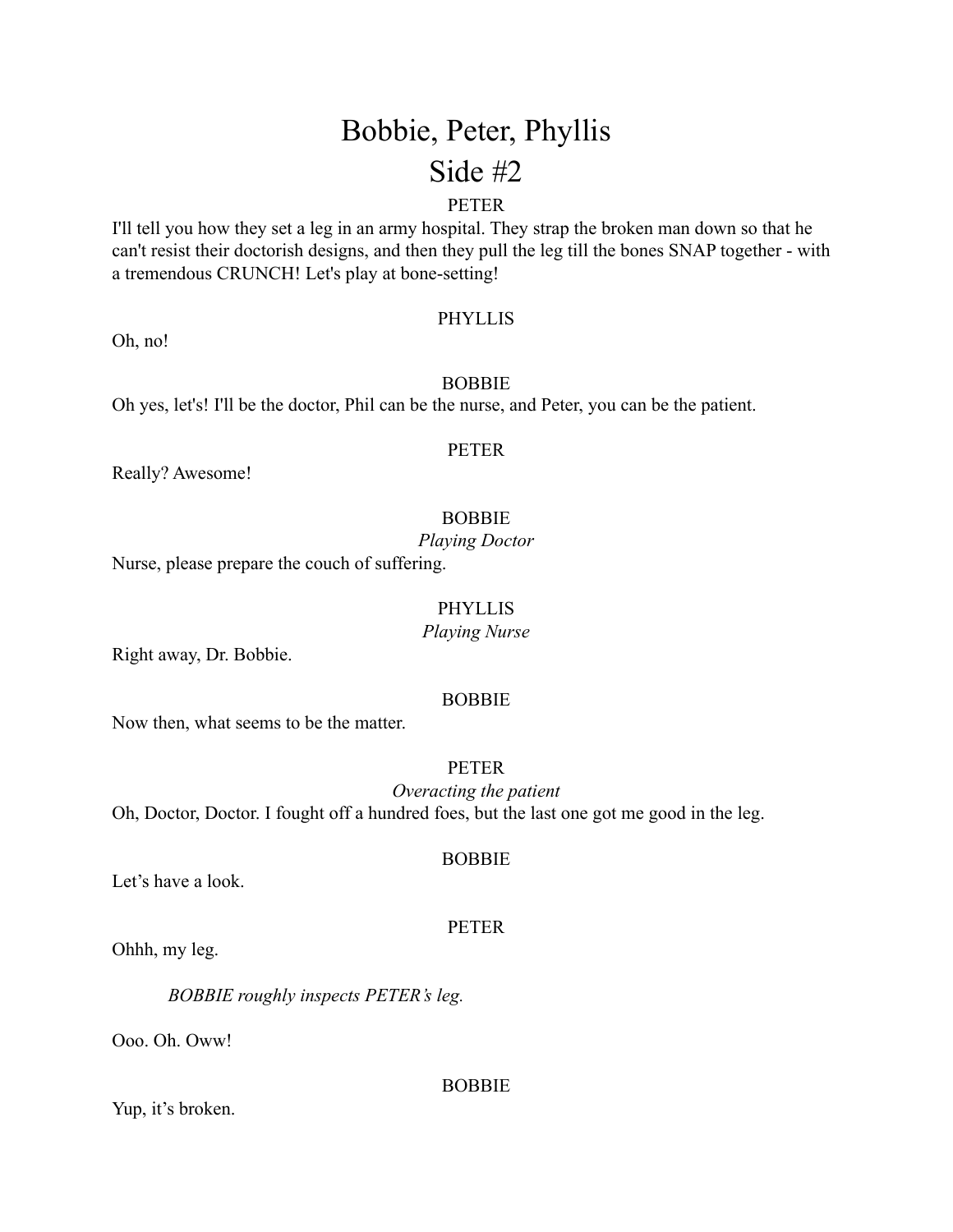### PHYLLIS

Looks like the fibia has cracked clean off the tibula.

### PETER

My beautiful leg!

# BOBBIE

Nurse, hold him down while I bind his leg.

# PHYLLIS

With pleasure.

### PETER

Oh, thank you Doctor. Thank you. Ohhh, my poor poor leg. *BOBBIE pulls tight.*

Owww. *BOBBIE pulls tighter.*

Not so tight!

### BOBBIE

Is this tight enough, nurse?

# PHYLLIS

Not quite.

*PHYLLIS gives a final mighty tug.*

# PETER

Ow! That's enough. I can't move at all.

Good.

# BOBBIE

PHYLLIS

Phil and I are going to pick flowers for James.

# PHYLLIS

And we won't untie you till you promise never, never to talk to us about bones crunching. Come, Bobbie!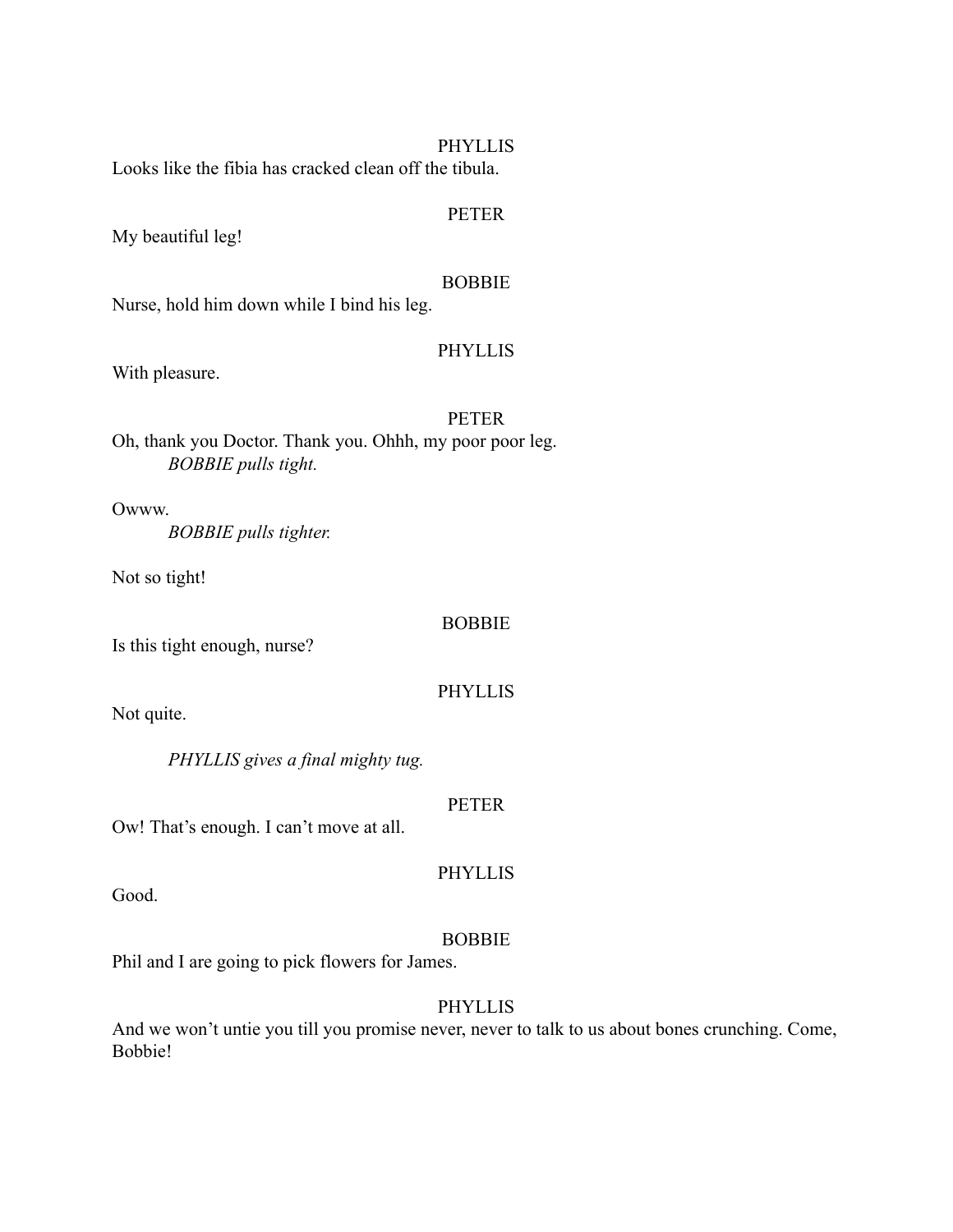# Bobbie & James Side #3

### JAMES

It's ok. I'm all right.

### BOBBIE

Did you tumble down?

JAMES

Yes, I tripped on the rail and hit the ground hard. When I tried to get up, I must've passed out.

*JAMES tries to get up*

Ahhhhh! I think I broke my leg.

# **BOBBIE**

There there. Take it easy. Do you think you could walk if I helped you?

### JAMES

I can try.

*They try. JAMES can only stand on one leg. His other leg is bent at a nasty angle.*

Here, let me sit down. I feel so dizzy. . .

# BOBBIE

Don't faint again, *please* don't.

*BOBBIE hastily wets her handkerchief with more milk and puts it on his forehead.*

JAMES Oh - no, it's alright - you don't have to - Oh. . . that's. . . that's nice. What is that?

### **BOBBIE**

Milk.

*Silence.*

What's your name?